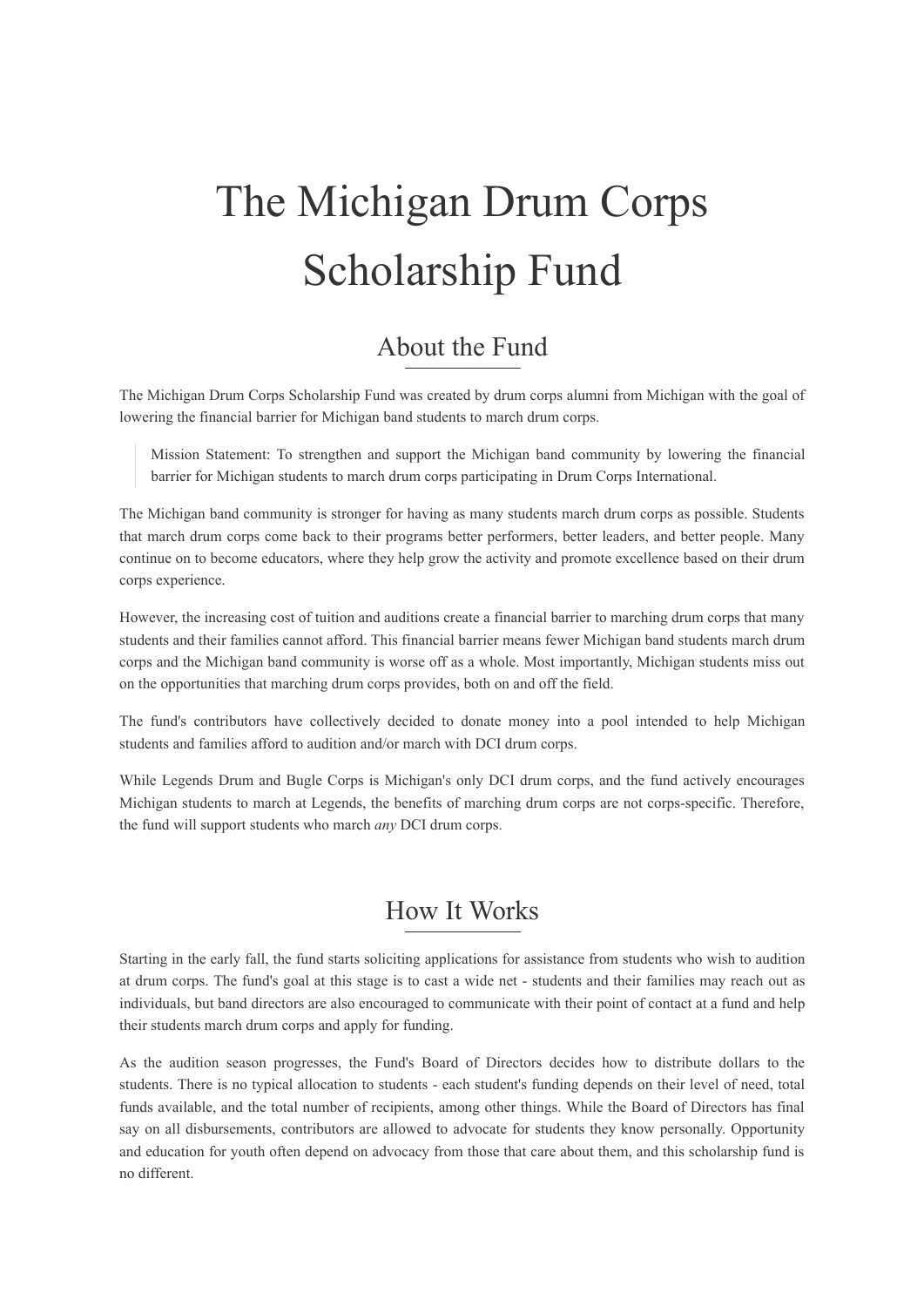The funding application is intentionally minimal. It asks mostly for basic information such as the students (and their family's) names and contact information, home band program, and the drum corps for which they are auditioning. Students should not ask for tuition assistance before auditioning and knowing they will get a contract. However, applications can be modified through the course of audition season to account for changing circumstances.

At the end of each season (usually sometime in September or October), there is an optional gathering of all contributors, band directors, and students who received funding the previous year. This provides an opportunity for those in the activity to network, for band directors to have in-person discussions with contributors, and for everyone in the community to get an annual update regarding the financial position of the scholarship fund. While an annual funding report will be provided at this time, the treasurer will communicate openly and regularly with all contributors as to the financial status of the fund, especially through the audition season as scholarship monies are being allocated to students.

## **The Role of Contributors**

Each year, contributors donate money to the fund. Contributors are encouraged to communicate regularly with their peers and inquire about the status of the fund, even in years in which they do not donate to hold the Board of Directors accountable for running the Fund well.

Contributors are expected to serve as a point of contact for the fund with local students and their former programs as needed. They will hopefully be able to answer questions that students, their families, or their band directors have about the fund and they are expected to advocate for students they feel are especially deserving or in need of scholarships. The fund actively encourages contributors to be dedicated members in the Michigan band and drum corps community and to foster positive relationships with students and band directors. Personally knowing students or having strong connection with a band program is not considered a conflict of interest.

## **The Role of Band Directors**

Band directors, especially at the high school level, are the people in the best position to determine which students should audition for drum corps and they usually have some level of knowledge about the financial position of the students and their families.

They are expected to encourage capable students to march drum corps and help increase awareness of the scholarship fund among their students and alumni. They may reach out to the fund on their students behalf, but they cannot apply on their behalf. When band directors have students marching drum corps, they are encouraged to communicate with a point of contact at the fund and keep them updated as to how the student is progressing through the audition process.

College band directors typically have less individual knowledge of their students, so the expectations are much lower. However, the fund asks Michigan college band directors to make sure their students know they can reach out to the fund for financial assistance if they are marching drum corps. Any level of involvement beyond that is encouraged, but not expected.

## **The Role of Students and Their Families**

Students (and their families) are responsible for getting the most out of their experience and for being open and honest enough about their financial position that they can take advantage of the scholarship fund without abusing it. They need to understand that the fund's resources are limited and that there are several students every year which deserve financial assistance.

Students who receive funding and march a full season of drum corps are asked to provide a written, video, or audio statement prior to and when they return from their drum corps season. The "before" statement should include discussion about why they are marching drum corps and what they hope to learn, and the "after" statement should discuss their season, what they learned, and what goals they did or didn't accomplish. As long as the statements meet these criteria, there is no minimum or maximum length. The statements are used to help keep an oral history of what the drum corps experience means to Michigan band students and to demonstrate the